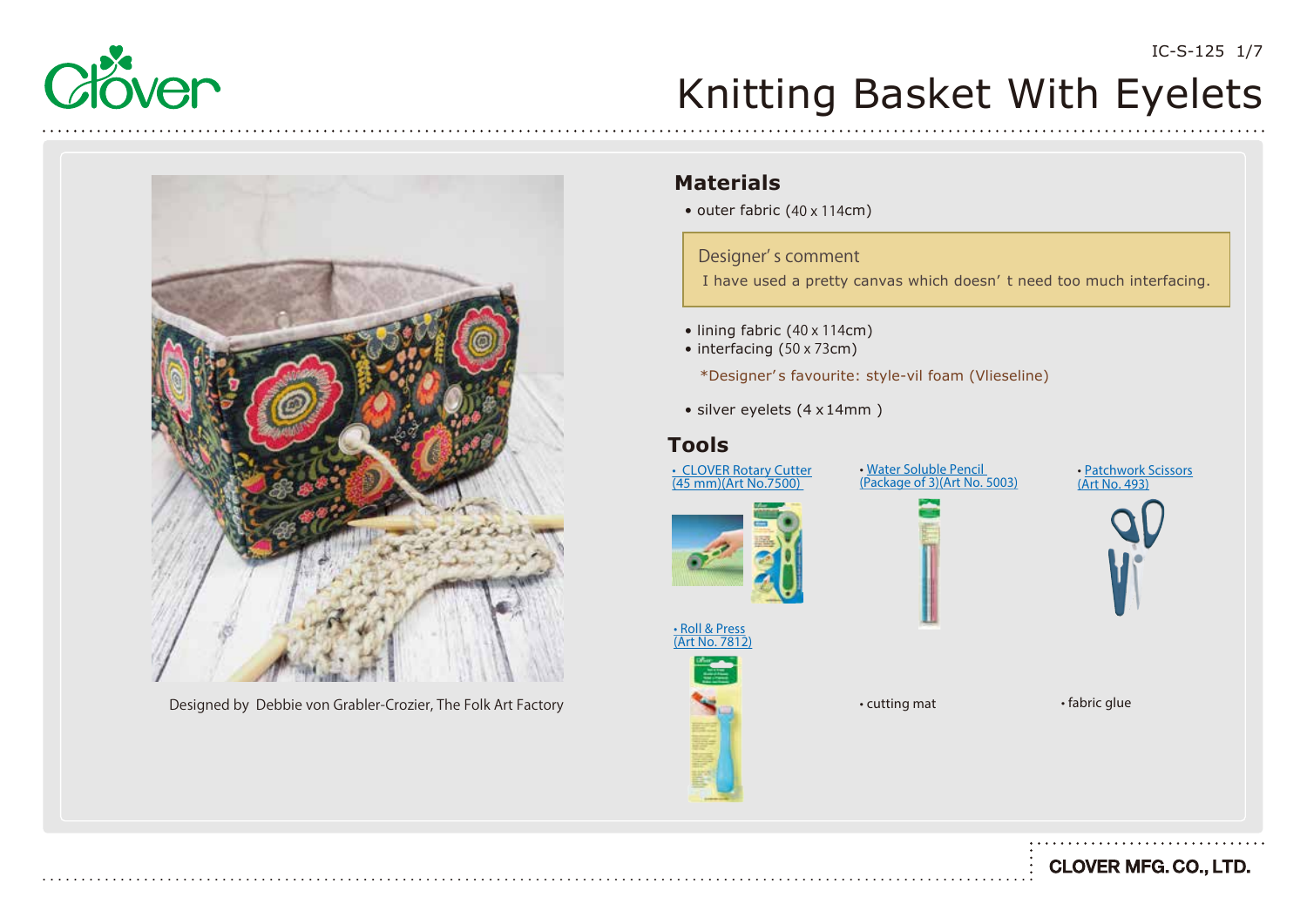

#### **Cutting**



instructions through and assemble the equipment before beginning.

From the outer fabric:

- ・2 panels 26cm wide x 16cm deep for the front and back outer panels
- ・2 panels 30cm wide x 16cm deep for the side outer panels
- ・1 piece 26cm wide x 30cm long for the base outer panel
- ・2 pieces 12cm wide x 20cm long for the handles

From the lining:

- ・2 panels 25cm wide x 16cm deep for the front and back lining panels
- ・2 panels 29cm wide x 16cm deep for the side lining panels
- ・1 piece 25cm wide x 29cm long for the base lining panel

tip: There are no cutting notes for the interfacing. Instructions will be given as we go along but the basic idea is to press the piece to be interfaced and then pin to a slightly larger piece of foam interfacing. Use a machine basting stitch to attach the panel to the foam, gently keeping a taut tension on it. Then trim the excess foam away.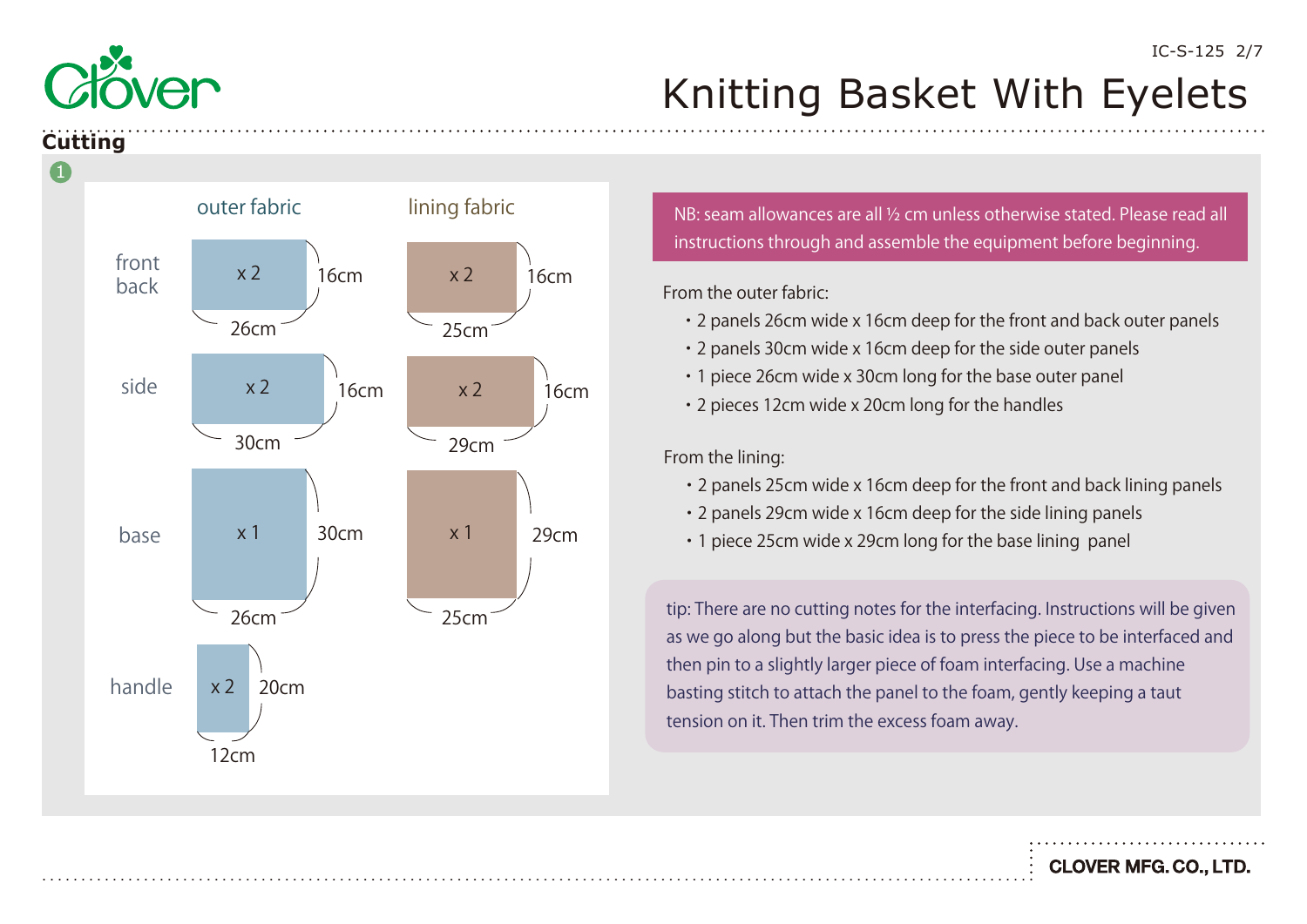

#### **Preparation**



Make the handles first. Fold the strip in half lengthways and press to obtain a centre crease. Fold the raw edges in to the centre crease and press again.

Fold the ends in, trim away any excess fabric and then glue the ends with fabric glue to keep them neat.

Repeat this for the other end and the other handle. Topstitch around the handle to decorate it and hold the layers closed.

Attach the outer panels to style-vil as directed above. (step 1, tip)

**CLOVER MFG. CO., LTD.** 

IC-S-125 3/7

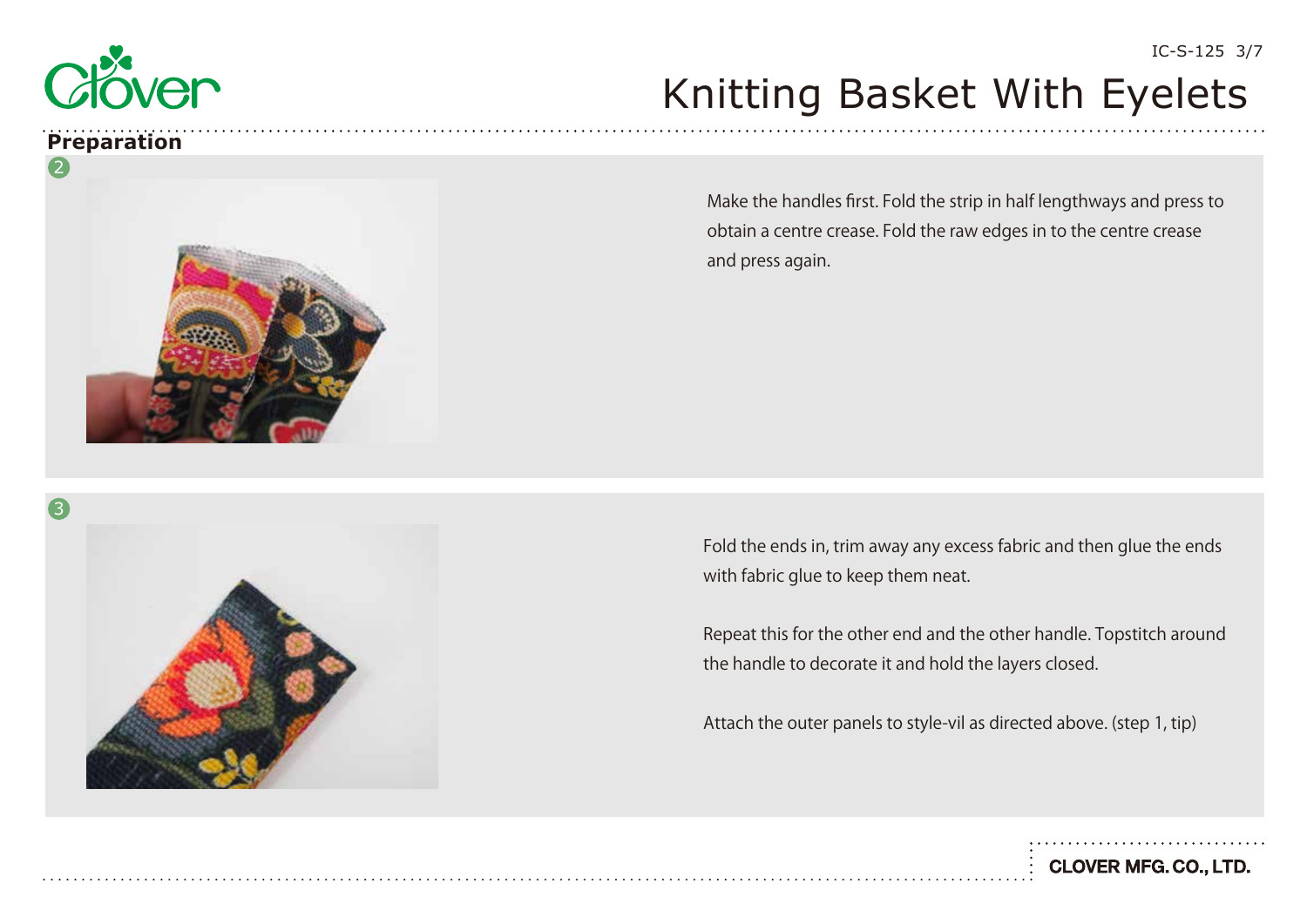

#### **Making**



Attach a handle to each of the side panels 6cm down from the top and 7cm in from each side.

tip: The handles are designed to sit out a bit so that you can get your hands in.

Designer' s comment

I have used a classic square with a cross to affix the handles to the basket.



Sew the sides and the ends of the basket together and then add the base.

tip: When you sew, you want the corners on the bottom to be as sharp as possible. To achieve this, do not sew all the way into the seam allowance on the bottom. Stop 0.5cm before you get to the end. Do this all around and when you turn the basket out, the corners will be sharper. Don' t forget to backstitch at the end of each seam to keep the stitching strong.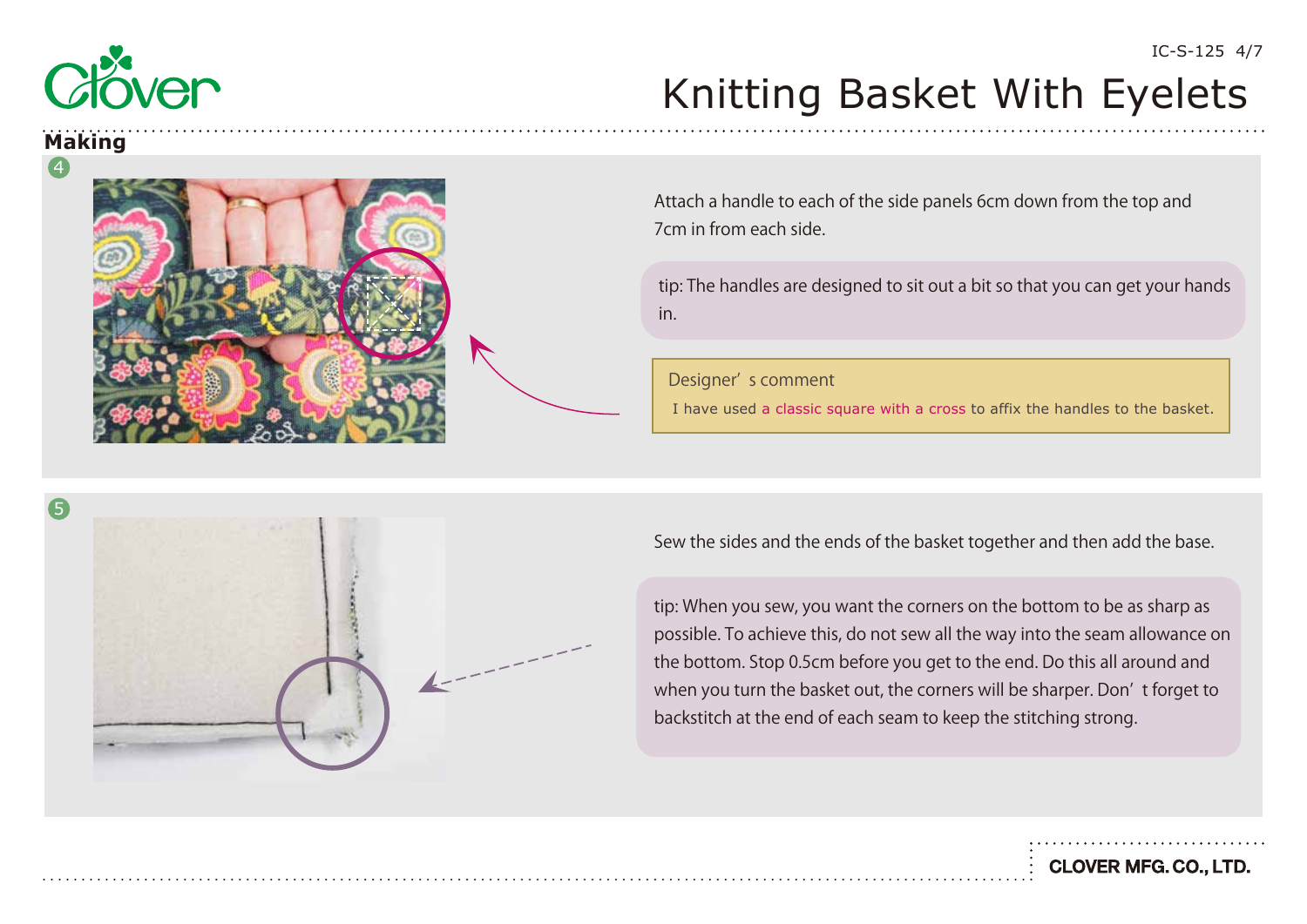

6

Repeat this for the lining of the basket (also avoiding the seam allowance at the bottom). This time, leave a turning gap in the base of the lining. Check the lining for fit inside the basket and increase the seam allowance if you have to in order to get a great fit.

With the basket outer the right way out and the lining inside out, slip the lining on over the outer. The right sides should be facing. Sew right around the top edge of the basket leaving no gaps.







Turn your basket out through the gap in the lining and close the gap. Push the lining down into the basket and topstitch around the top edge to keep everything neat. The lining will sit naturally on the top of the basket edge and form a sort of self-binding. Allow this to happen and stitch in the ditch to keep it there.

tip: Keep the lining down by hand stitching it invisibly into the corners of the basket. This also stretches it out beautifully and holds it ready for the eyelets.

tip: The sides and top edges of these baskets can sag a little. You can combat this by stitching in the corners by hand using either a matching thread or a contrast.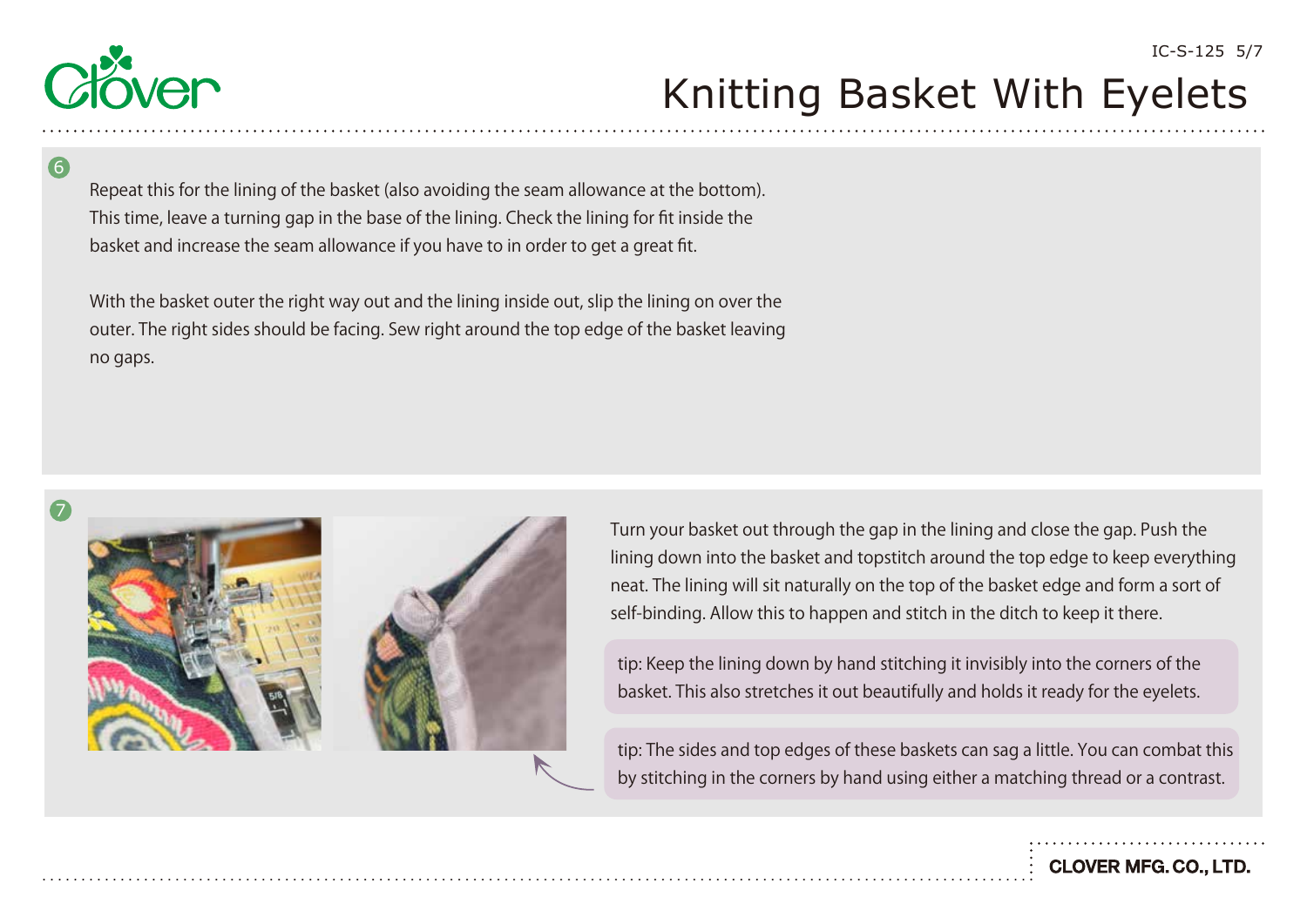



To attach the eyelets, on the ends of the basket, measure down 7cm from the top and make a mark with your water soluble marker. Now come in 7.5cm from one side and make a round dot. Measure in 7.5cm from the other side and make another dot. Repeat this on the opposite side of the basket.



Make a hole with the tools provided in the eyelet kit and insert an eyelet at the place where you have made the marks.

tip: This basket is a great alternative to a yarn bowl and it has the advantage that it can hold several balls of yarn which is great for stranded colour work.